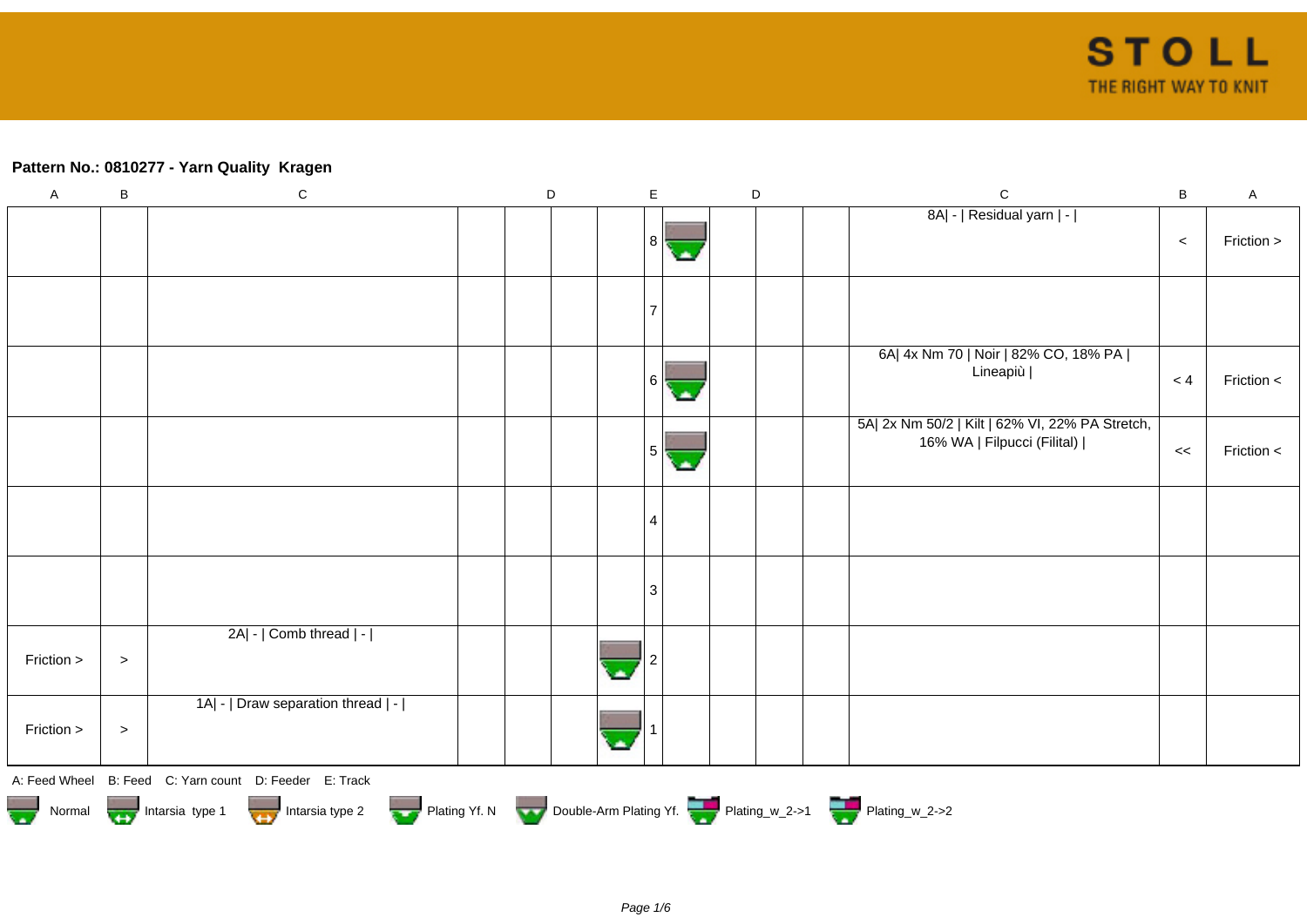## **Pattern No.: 0810277 - Yarn Quality Zutaten**

| $\boldsymbol{\mathsf{A}}$ | $\sf B$   | ${\bf C}$                                                                                                                                                      | $\mathsf D$ |   | $\mathsf E$ | $\mathsf D$ |  | $\mathbf C$                                                                    | $\sf B$ | $\mathsf A$ |
|---------------------------|-----------|----------------------------------------------------------------------------------------------------------------------------------------------------------------|-------------|---|-------------|-------------|--|--------------------------------------------------------------------------------|---------|-------------|
|                           |           |                                                                                                                                                                |             |   | 8           |             |  | 8A  -   Residual yarn   -                                                      | $\prec$ | Friction >  |
|                           |           |                                                                                                                                                                |             |   |             |             |  |                                                                                |         |             |
|                           |           |                                                                                                                                                                |             |   | 6           |             |  |                                                                                |         |             |
|                           |           |                                                                                                                                                                |             |   | 5           |             |  | 5A  2x Nm 50/2   Kilt   62% VI, 22% PA Stretch,<br>16% WA   Filpucci (Filital) | <<      | Friction <  |
|                           |           |                                                                                                                                                                |             |   | 4           |             |  |                                                                                |         |             |
|                           |           |                                                                                                                                                                |             |   | 3           |             |  |                                                                                |         |             |
| Friction >                | $\,>$     | $2A$ - $ $ Comb thread $ $ - $ $                                                                                                                               |             | × |             |             |  |                                                                                |         |             |
| Friction >                | $\, > \,$ | 1A  -   Draw separation thread   -                                                                                                                             |             |   |             |             |  |                                                                                |         |             |
|                           |           | A: Feed Wheel B: Feed C: Yarn count D: Feeder E: Track<br>Normal Intarsia type 1 Intarsia type 2 Plating Yf. N Double-Arm Plating Yf. N Double-Arm Plating Yf. |             |   |             |             |  |                                                                                |         |             |
|                           |           |                                                                                                                                                                |             |   |             |             |  |                                                                                |         |             |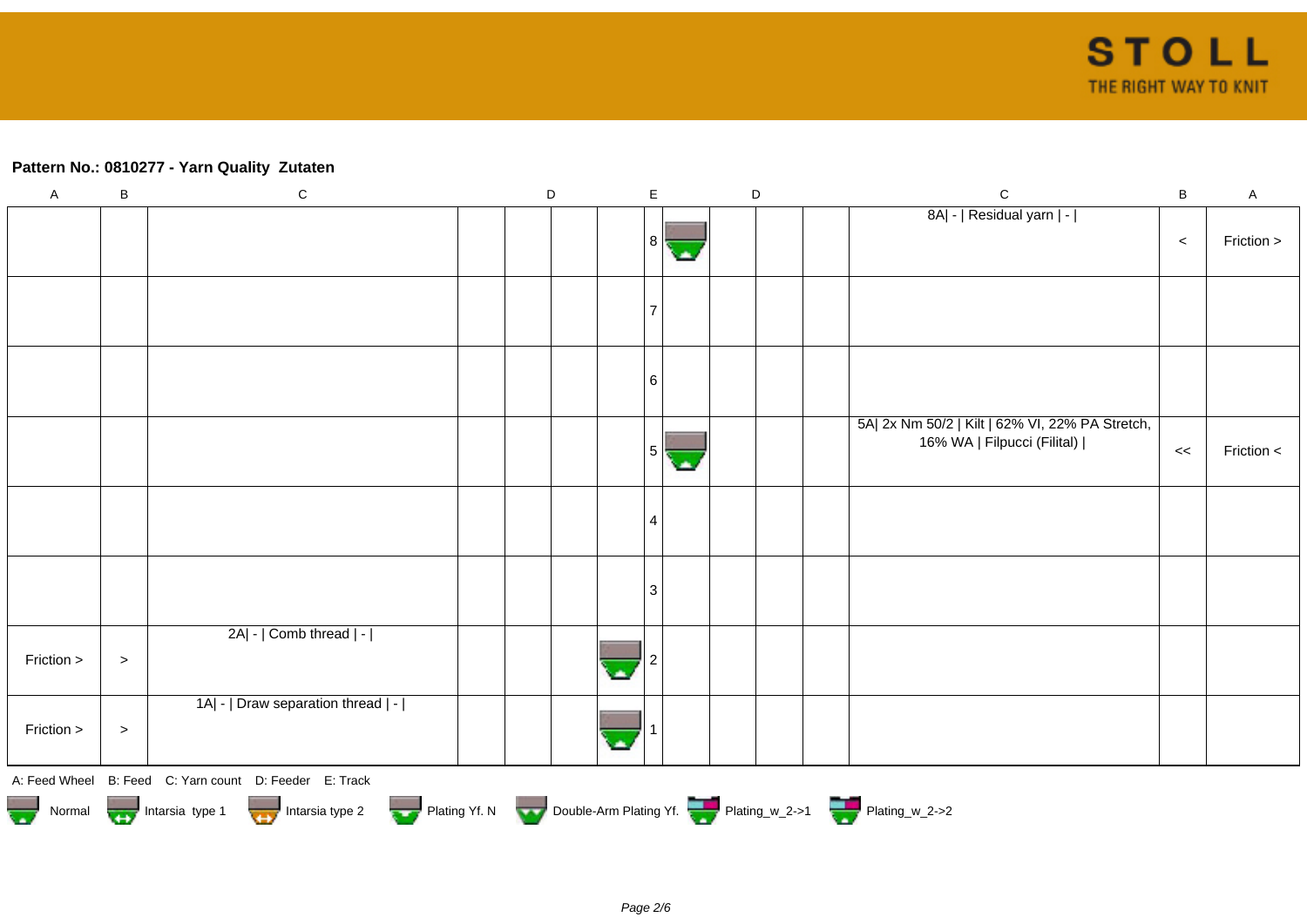## **Pattern No.: 0810277 - Yarn Quality Strickteil(e)**

| $\mathsf A$ | $\sf B$                                                                     | ${\bf C}$                                              |  | $\mathsf D$ |  | $\mathsf E$    |  | $\mathsf D$ |  |  | $\mathsf{C}$                                                                   | $\sf B$ | $\mathsf A$ |
|-------------|-----------------------------------------------------------------------------|--------------------------------------------------------|--|-------------|--|----------------|--|-------------|--|--|--------------------------------------------------------------------------------|---------|-------------|
|             |                                                                             |                                                        |  |             |  | 8              |  |             |  |  | 8A  -   Residual yarn   -                                                      | $\,<\,$ | Friction >  |
|             |                                                                             |                                                        |  |             |  |                |  |             |  |  |                                                                                |         |             |
|             |                                                                             |                                                        |  |             |  | 6 I            |  |             |  |  | 6A  4x Nm 70   Noir   82% CO, 18% PA  <br>Lineapiù                             | < 4     | Friction <  |
|             |                                                                             |                                                        |  |             |  | 5 <sup>1</sup> |  |             |  |  | 5A  2x Nm 50/2   Kilt   62% VI, 22% PA Stretch,<br>16% WA   Filpucci (Filital) | <<      | Friction <  |
|             |                                                                             |                                                        |  |             |  | 4              |  |             |  |  |                                                                                |         |             |
|             |                                                                             |                                                        |  |             |  | 3              |  |             |  |  |                                                                                |         |             |
| Friction >  | $\, > \,$                                                                   | 2A  -   Comb thread   -                                |  |             |  |                |  |             |  |  |                                                                                |         |             |
| Friction >  | $\,>$                                                                       | 1A  -   Draw separation thread   -                     |  |             |  |                |  |             |  |  |                                                                                |         |             |
|             |                                                                             | A: Feed Wheel B: Feed C: Yarn count D: Feeder E: Track |  |             |  |                |  |             |  |  |                                                                                |         |             |
|             | Normal Intarsia type 1 Intarsia type 2 Plating Yf. N Double-Arm Plating Yf. |                                                        |  |             |  |                |  |             |  |  |                                                                                |         |             |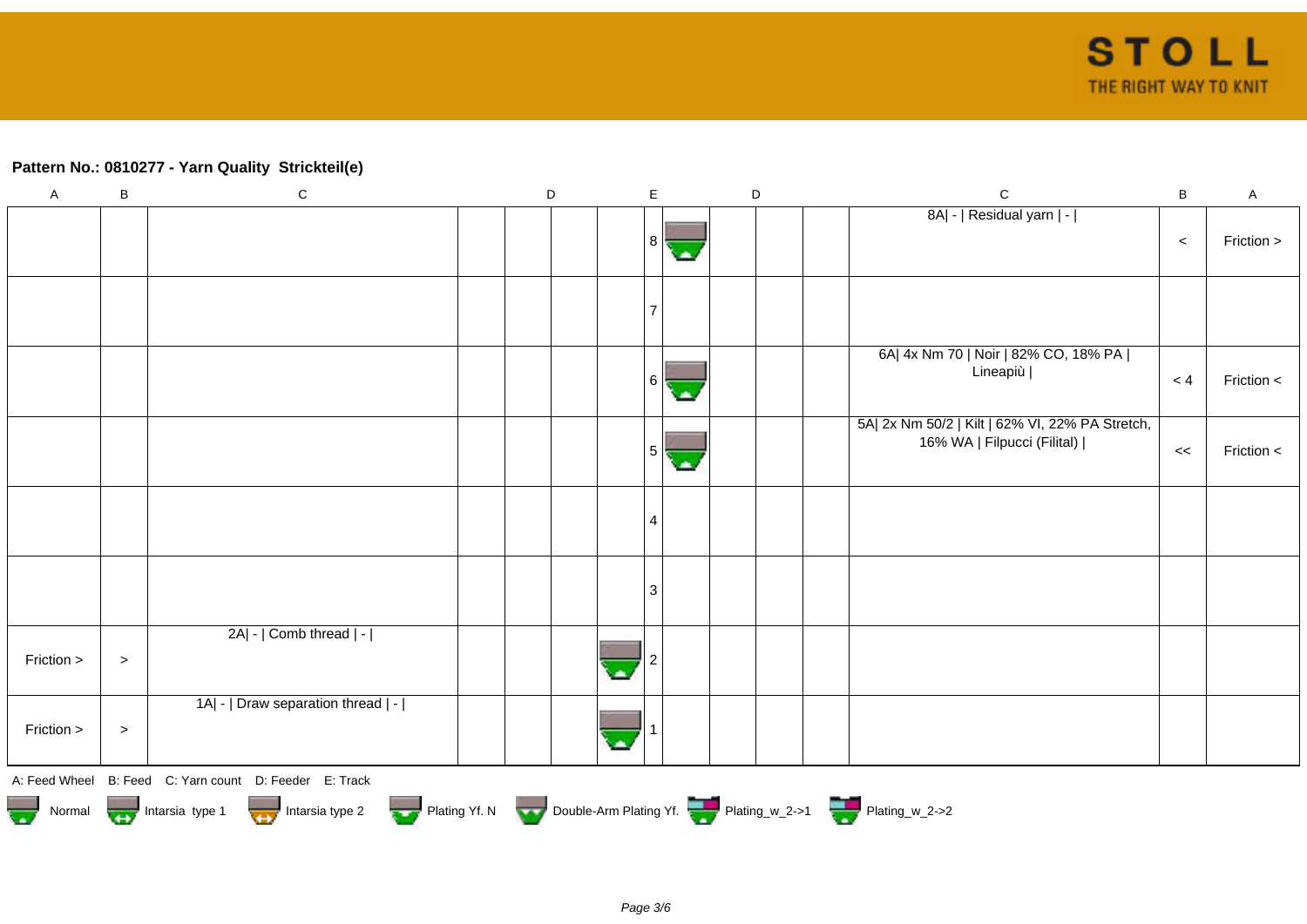## **Pattern No.: 0810277 - Yarn Quality V-Teil(e)**

| $\boldsymbol{\mathsf{A}}$ | B      | ${\bf C}$                                                                      | D | E                 | D | $\mathsf{C}$                                                                   | $\sf B$ | $\boldsymbol{\mathsf{A}}$ |
|---------------------------|--------|--------------------------------------------------------------------------------|---|-------------------|---|--------------------------------------------------------------------------------|---------|---------------------------|
|                           |        |                                                                                |   | 8 <sup>1</sup>    |   | 8A  -   Residual yarn   -                                                      | $\,<$   | Friction >                |
| Friction >                | $\, >$ | 7A  -   Residual yarn   -                                                      |   |                   |   |                                                                                |         |                           |
|                           |        |                                                                                |   | 6<br>↔            |   | 6A  4x Nm 70   Noir   82% CO, 18% PA  <br>Lineapiù                             | < 4     | Friction <                |
|                           |        |                                                                                |   | 5<br>$\leftarrow$ |   | 5A  2x Nm 50/2   Kilt   62% VI, 22% PA Stretch,<br>16% WA   Filpucci (Filital) | <<      | Friction <                |
| Friction >                | 4 >    | 4A  4x Nm 70   Noir   82% CO, 18% PA  <br>Lineapiù                             |   |                   |   |                                                                                |         |                           |
| Friction >                | $>>$   | 3A  2x Nm 50/2   Kilt   62% VI, 22% PA Stretch,<br>16% WA   Filpucci (Filital) |   |                   |   |                                                                                |         |                           |
| Friction >                | $\, >$ | 2A  -   Comb thread   -                                                        |   |                   |   |                                                                                |         |                           |
| Friction >                | $\, >$ | 1A  -   Draw separation thread   -                                             |   |                   |   |                                                                                |         |                           |
| A: Feed Wheel             |        | B: Feed C: Yarn count D: Feeder E: Track                                       |   |                   |   |                                                                                |         |                           |
| 35.57<br>Normal           |        | Intarsia type 1<br>Intarsia type 2                                             |   |                   |   | Plating Yf. N Double-Arm Plating Yf. Plating_w_2->1 Plating_w_2->2             |         |                           |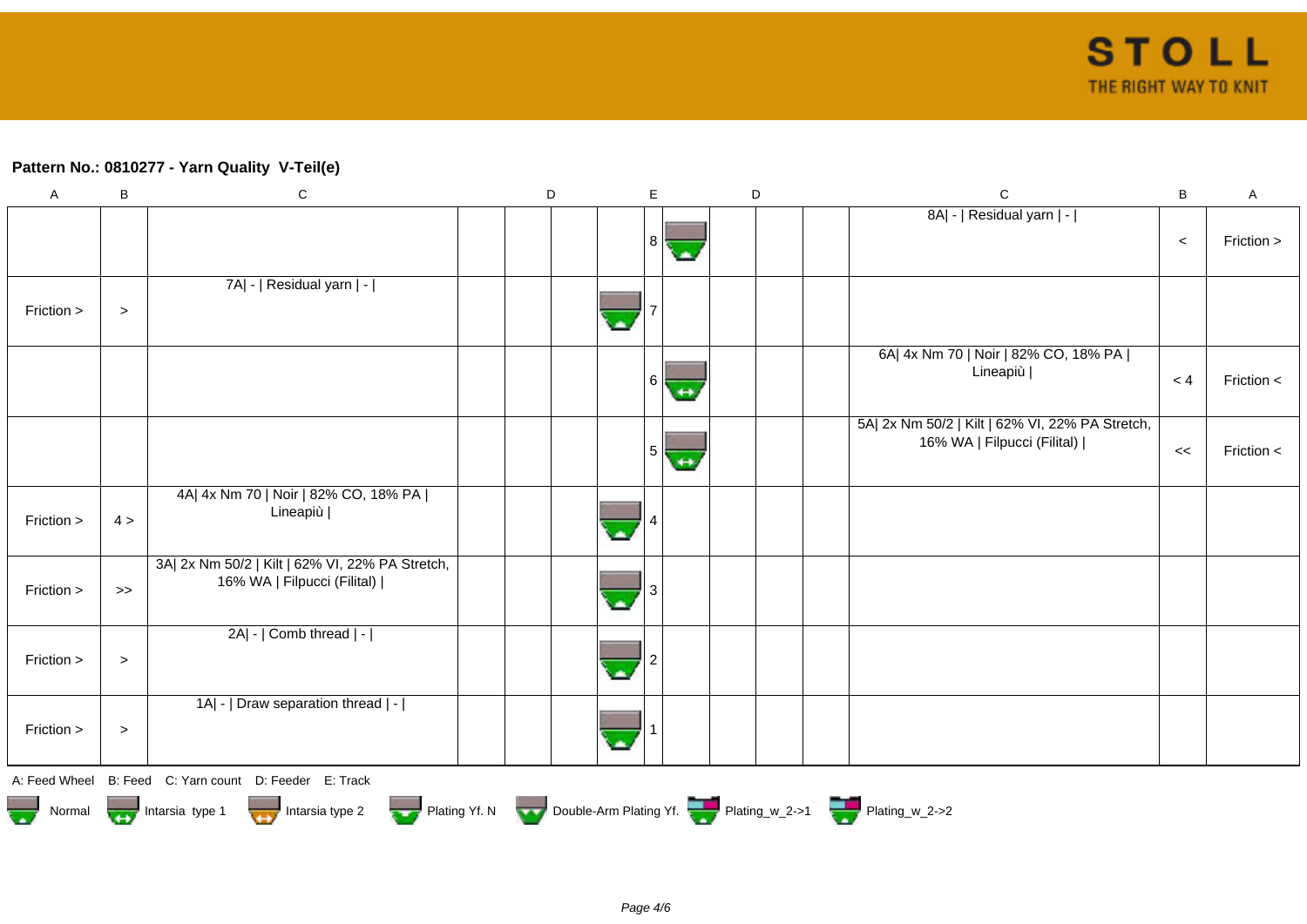## **Pattern No.: 0810277 - Yarn Quality R-Teil(e)**

| $\boldsymbol{\mathsf{A}}$ | B      | ${\bf C}$                                                                      | D | E              | D | $\mathsf{C}$                                                                   | B     | A            |
|---------------------------|--------|--------------------------------------------------------------------------------|---|----------------|---|--------------------------------------------------------------------------------|-------|--------------|
|                           |        |                                                                                |   | 8 <sup>1</sup> |   | 8A  -   Residual yarn   -                                                      | $\,<$ | Friction >   |
| Friction >                | $\,>$  | 7A  -   Residual yarn   -                                                      |   |                |   |                                                                                |       |              |
|                           |        |                                                                                |   | 6              |   | 6A  4x Nm 70   Noir   82% CO, 18% PA  <br>Lineapiù                             | < 4   | Friction $<$ |
|                           |        |                                                                                |   | 5              |   | 5A  2x Nm 50/2   Kilt   62% VI, 22% PA Stretch,<br>16% WA   Filpucci (Filital) | <<    | Friction <   |
| Friction >                | 4 >    | 4A  4x Nm 70   Noir   82% CO, 18% PA  <br>Lineapiù                             |   |                |   |                                                                                |       |              |
| Friction >                | $>$    | 3A  2x Nm 50/2   Kilt   62% VI, 22% PA Stretch,<br>16% WA   Filpucci (Filital) |   |                |   |                                                                                |       |              |
| Friction >                | $\geq$ | 2A  -   Comb thread   -                                                        |   |                |   |                                                                                |       |              |
| Friction >                | $\,>$  | 1A  -   Draw separation thread   -                                             |   |                |   |                                                                                |       |              |
| A: Feed Wheel             |        | B: Feed C: Yarn count D: Feeder E: Track                                       |   |                |   |                                                                                |       |              |
|                           |        | Normal <b>The Intersection</b> Intersia type 1<br>Intarsia type 2              |   |                |   | Plating Yf. N Double-Arm Plating Yf. Plating w_2->1 Plating w_2->2             |       |              |